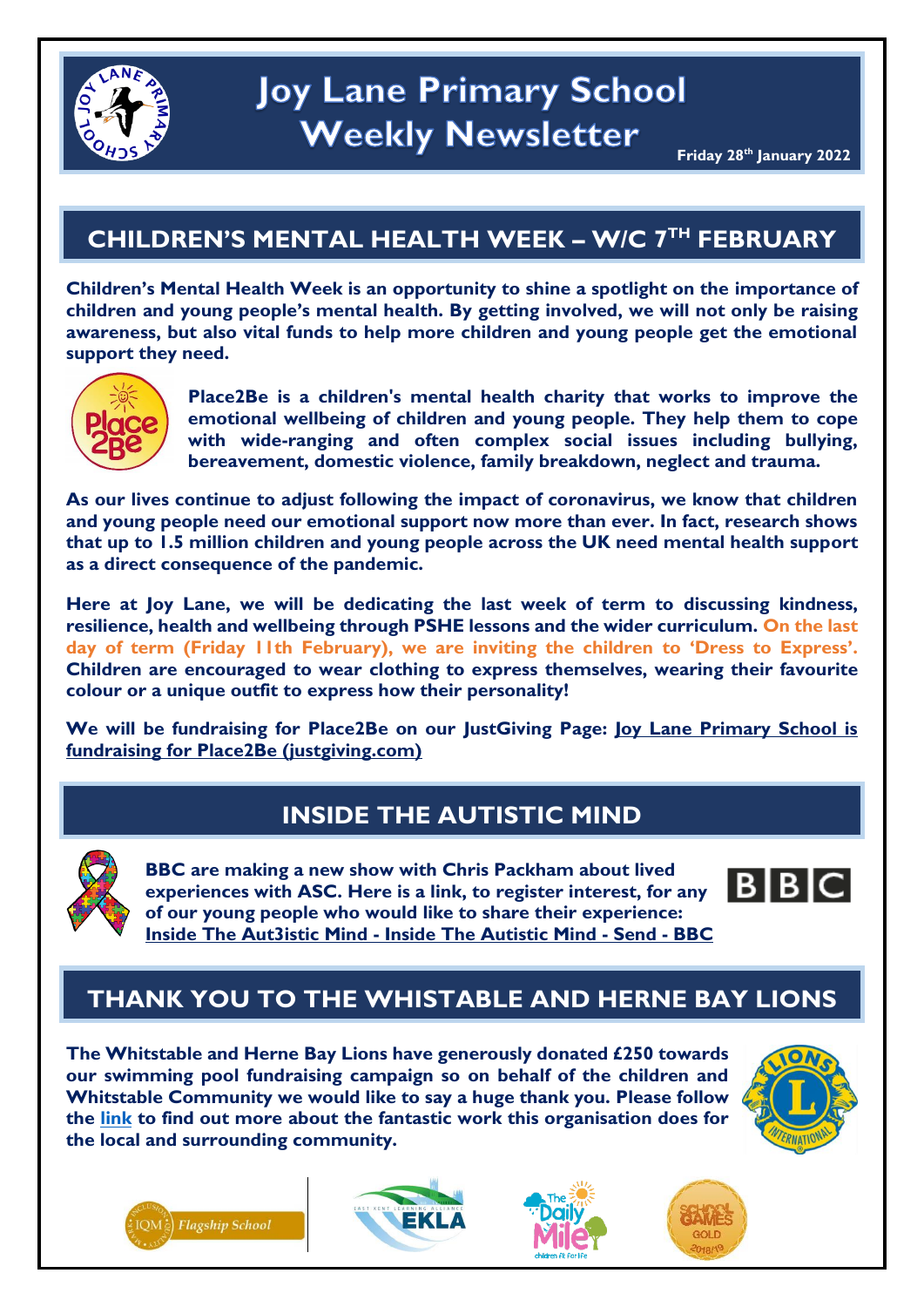# **SWIMMING POOL UPDATE**

#### **Dear Parents and Carers,**

**I am pleased to inform you that the current total raised for our Community Swimming Pool is £13, 400! This is a significant amount of money and a huge thank you must go out to individual pupils, families, local businesses and charitable organizations who have organised, donated and raised small and large amounts of money towards our target total of £30 000 in the last 4 - 5 months.**



**Moving forward after the busy Christmas period and January and re-grouping after the omicron variant, we now need another 'Fundraising Push' to keep on track towards this target.**

**Before half term, I will be meeting with the school council and want to share with the children the intention to have a fundraising competition between year groups; the challenge will be to come up with and organise a fundraising event within each year group with the winning year group getting a free fun class swim each.**

**Mr Dowling and Miss Robinson are going to organise a whole school biathlon event on Sunday 8 th May as a fundraising event. Further information will follow regarding participation in this. These are just two events that are planned.**



**Any interested parents and carers and supporters of the swimming pool, please continue to raise money for the swimming pool and donate via the [GoFundMe](https://gofund.me/9c7439bb) Page. Please feel free to organise an individual or family event that raises any amount of money for our swimming pool. It would be lovely if our school community or local businesses are able to come up with some more fundraising ideas, either big or small in order raise much needed funds.**

**Best wishes** Mark Ashley Jones

### **NEW JLPS FOOTBALL KITS!**

**The girls football team at Joy Lane has recently been in receipt of a very generous offer! Mr Mumford came to watch his daughter play in her first match for Joy Lane last Friday and was so impressed with their game play that he has offered to supply the girls' team with a brand-new kit!**

**On behalf of myself, the girls and the school, I would like to express our gratitude for such a kind offer. Watch this space for a picture of the girls in their new kit, which will not only benefit this year's team but hopefully many more to come.**

**Mrs Luckhurst**